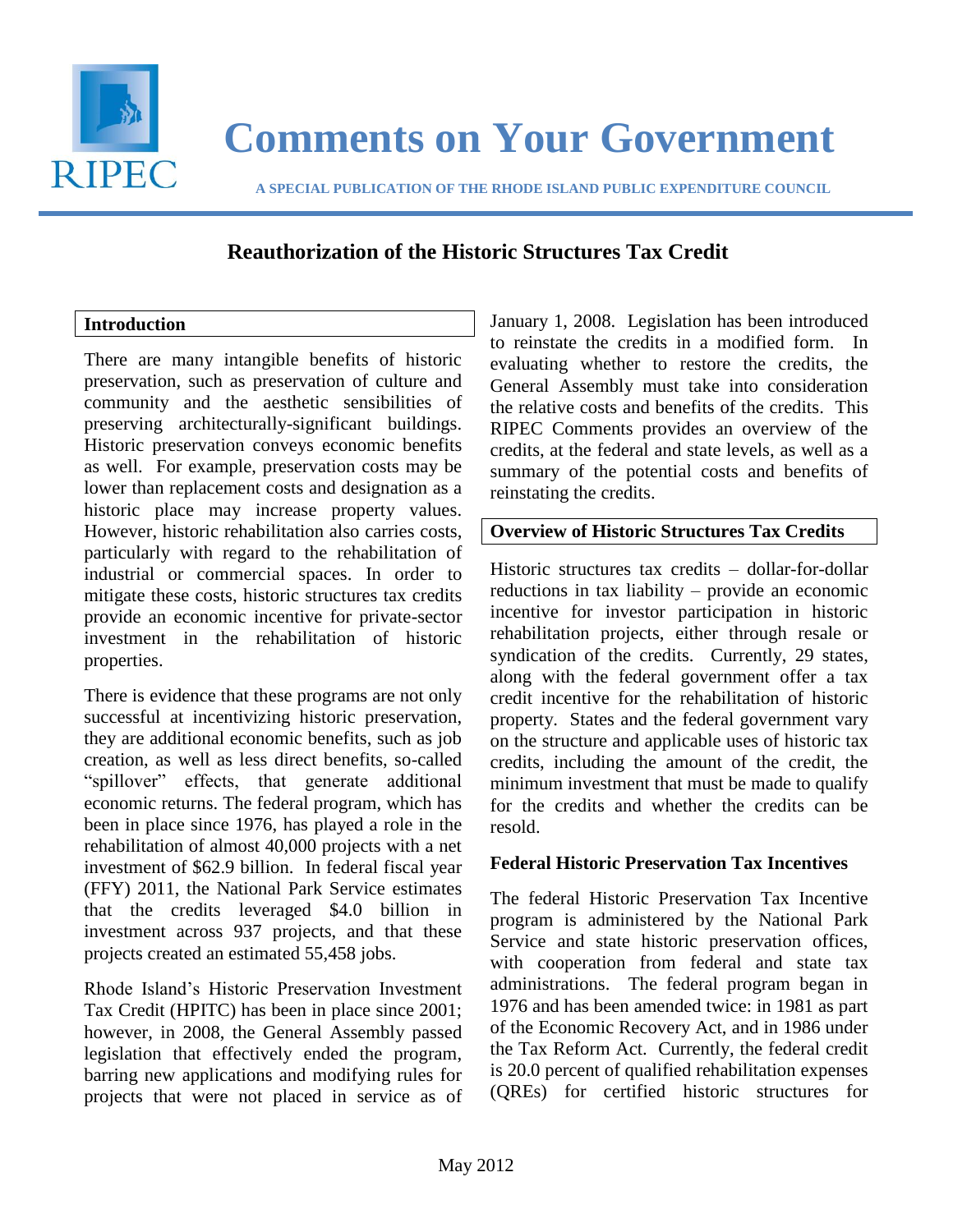commercial, industrial and rental residential purposes. There is also a 10.0 percent credit for nonresidential buildings built before 1936 but are not certified historic structures. To qualify for a credit, an owner must:

- Have a structure that is listed on the National Historic Register of Historic Places or is a contributing part of a historic district listed on the Historic Register;
- Use the building for income-producing purposes;
- Expend an amount greater than the building's adjusted basis<sup>1</sup>, or \$5,000, whichever is greater;
- Rehabilitate the building in a manner that meets the Secretary of the Interior's Standards for Rehabilitation; and
- Complete the rehabilitation, which must be substantial, within a 24-month period, unless the rehabilitation is completed in phases in which a 60-month period is applicable.

By itself, the federal credit cannot be resold and is only available to the person or entity that holds the title to the property; however, the credits can be syndicated. Syndication is the process of allowing additional investors to enter into legal entities such as limited liability corporations (LLCs), allowing the investor to take advantage of the credit in exchange for providing equity to the project. In the case of syndication, the investor generally acts as a limited partner or investor, while the owner acts as the general partner or managing member. The majority of credit syndication is to third-party corporate investors due the Passive Activity Rules in the Internal Revenue Code, which limit the use of tax credits by individuals.

The credit may be claimed when the property is placed in service, and after property owners have obtained final approval from the National Park

l

Service.<sup>2</sup> Credits may be carried back one year, and carried forward up to 20 years. Recapture rules apply if the building is sold or is no longer used for income-producing purposes. The recapture is reduced by 20.0 percent each year the building is in service, so the recapture provisions do not apply after five years. In the event that a partner sells their interest, or reduces their interest to less than two-thirds of what it was when the credit was claimed, recapture provisions apply. Rehabilitation credits may be combined with other federal credits, such as the low-income housing credit.

| Table 1                                                        |
|----------------------------------------------------------------|
| <b>Historic Preservation Tax Incentives by State, FFY 2011</b> |

|                      | Part 3<br>Approval | Certified<br><b>Expense</b> | Rank | Average<br><b>Expense</b> | Rank |
|----------------------|--------------------|-----------------------------|------|---------------------------|------|
| <b>United States</b> | 711                | \$3,472,840,678             |      | \$4,884,445               |      |
| Connecticut          | 5                  | \$92,561,630                | 12   | \$18,512,326              | 3    |
| Maine                | 6                  | 28,459,790                  | 27   | 4,743,298                 | 21   |
| Massachusetts        | 20                 | 104.222.495                 | 11   | 5,211,125                 | 20   |
| New Hampshire        |                    |                             |      |                           |      |
| Rhode Island         | 16                 | 110,540,998                 | 10   | 6,908,812                 | 12   |
| Vermont              |                    | 4,347,804                   | 43   | 621,115                   | 43   |

SOURCE: "Federal Tax Incentives for Rehabilitating Historic Buildings, Statistical Report and Analysis for FY 2011", RIPEC calculations

In FFY 2011, there were 711 Part 3 approvals nationally, and certified expenses totaled \$3.5 billion. Across New England, 54 projects generated \$340.1 million in certified expenses. New Hampshire was the only New England state in which there were no Part 3 approvals. Total certified expenses in Rhode Island of \$110.5 million were the  $10<sup>th</sup>$  highest in the country, while the average expense in the Ocean State of  $$6.9$  million was the  $12<sup>th</sup>$  highest nationally. million was the  $12<sup>th</sup>$  highest nationally. Connecticut and Massachusetts also saw significant investment and use of the federal credit in FFY 2011.

l

 $<sup>1</sup>$  Generally, the structure's purchase price, minus the value</sup> of the land, plus the value of any capital improvements made since the purchase, minus any depreciation already claimed.

<sup>2</sup> The Historic Preservation Certification Application is a three-part form. Part 1 determines the historic significance of the building, Part 2 is the description of rehabilitation, and Part 3 certifies the work was done consistent with Part 2 of the application and meets rehabilitation standards.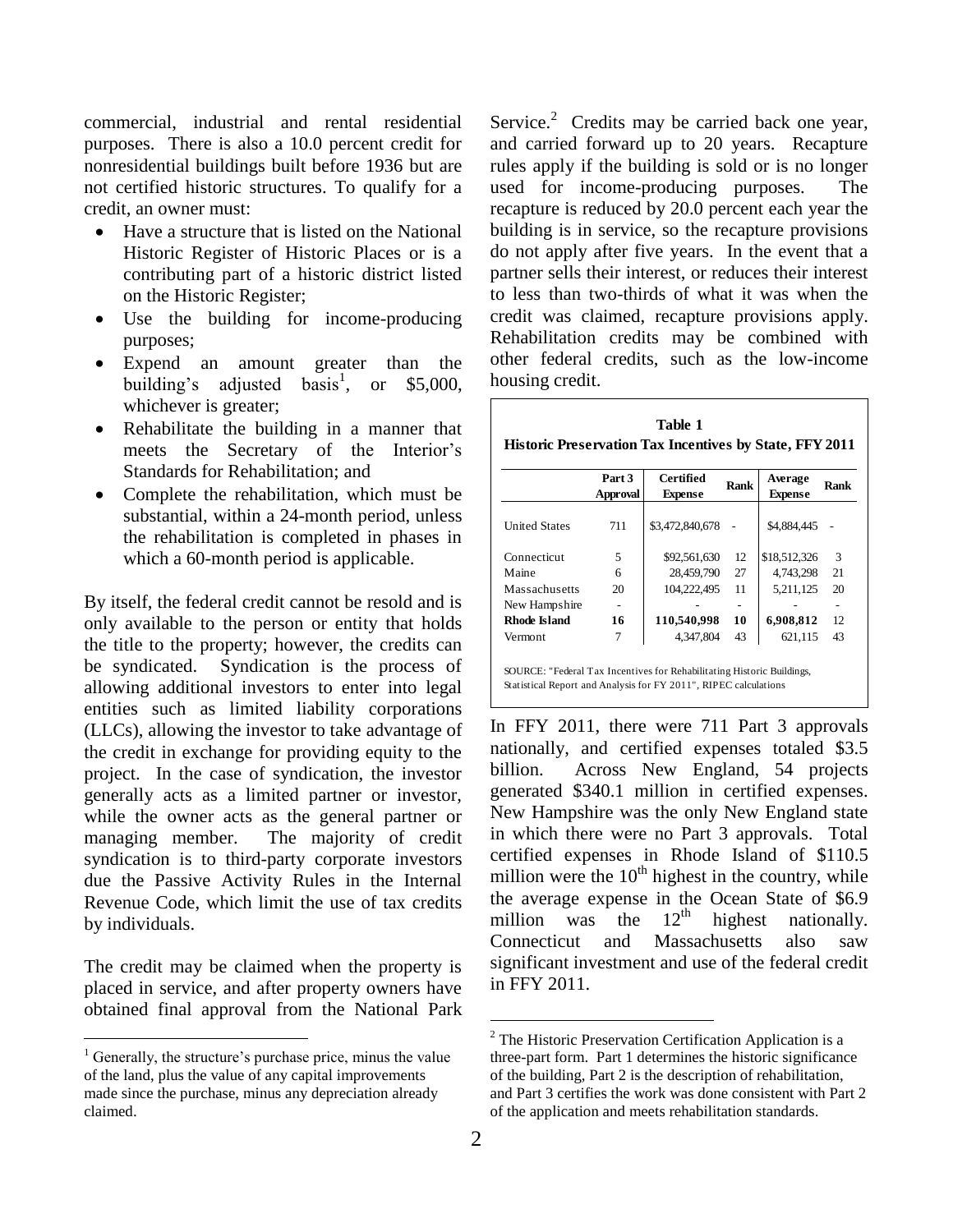#### **State Credits**

Of the 41 states that tax income, 32 states, including Rhode Island, offer some form of state tax credit for historic rehabilitation and preservation. Of these states, 23 offer credits for both commercial (income-producing) and residential projects. Utah is the only state that offers a credit for residential projects but not for commercial projects. The structure of the program varies across states with regard to: the value of the credit; whether the program is capped – either by project or statewide; the minimum investment level; qualifications for the program; and the use and transferability of the credit.

Commercial credits range from a minimum of 5.0 percent in Montana and Wisconsin to a maximum of 50.0 percent in New Mexico. However, the value of the credit in some states is capped. For example, projects in New Mexico are subject to a cap of \$50,000 or five years of tax liability, whichever is lower. Conversely, projects in Delaware are eligible for a 20.0 percent credit with an additional 10.0 percent credit for lowincome housing, for a total of 30.0 percent with no cap. Thirteen states have caps on the maximum credit for a project, while nine states also have statewide caps. In states that allow credits for residential projects, credits range from a minimum of 20.0 percent in seven states, to a high of 50.0 percent in New Mexico. As with commercial credits, 13 states have a per project cap on residential credits while eight states cap total statewide credits.

As shown on table 2, all New England states, with the exception of New Hampshire, which does not have a personal income tax, have some form of historic preservation credits. Connecticut is the only state that allows credits for residential restoration activities; however, until 2011, Rhode Island had a 20.0 percent rehabilitation credit for properties that were on the State Historic Register. Due to recent changes to the state's personal income tax code, historic homeowner credits may not be applied against an individual's income tax liability in Rhode Island, effective in the 2011 tax year; any unused credits were forfeit as of that date.

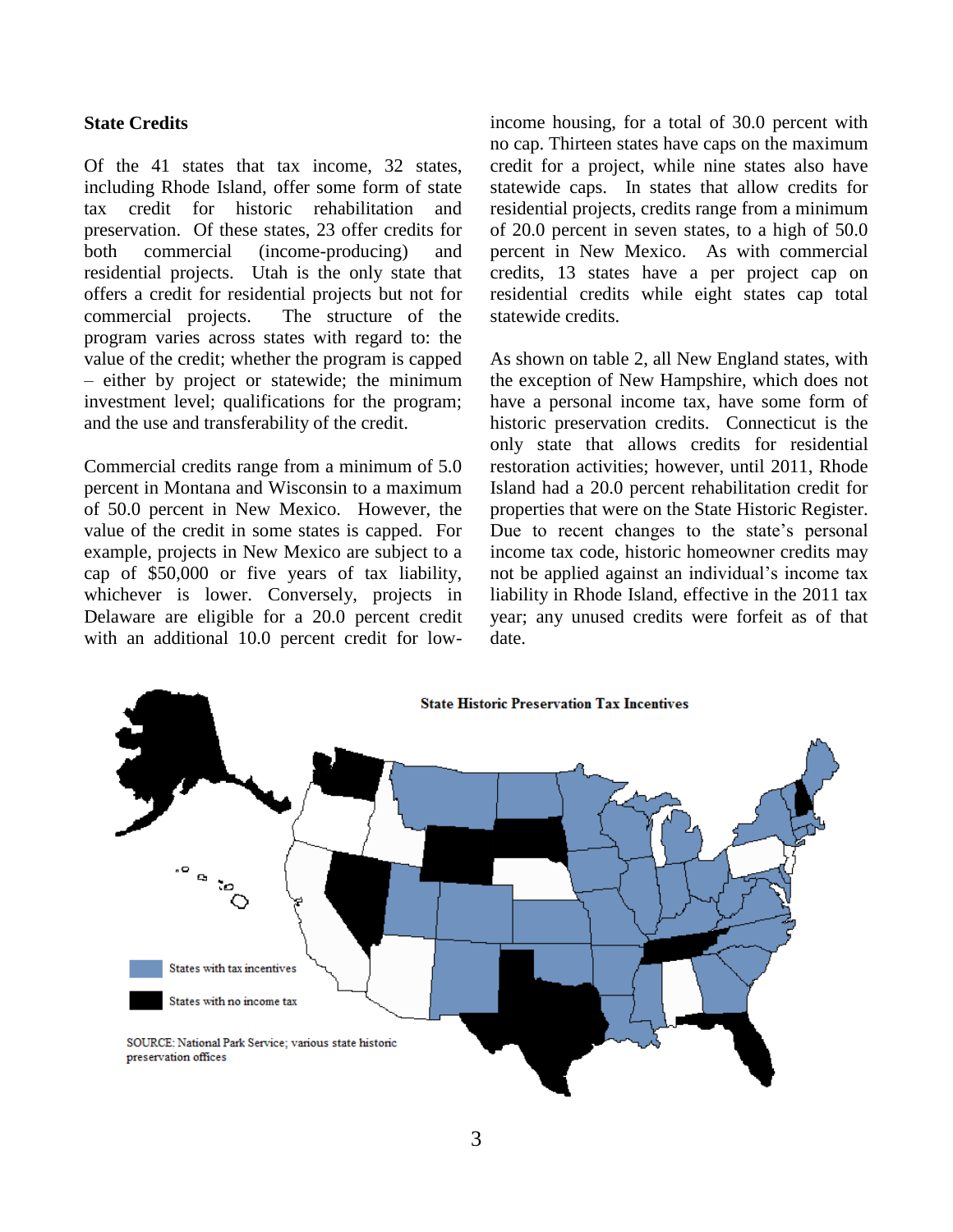Both Connecticut and Maine allow for an additional 5.0 percent add-on to the credit if the project includes low-income housing. All New England states that have a credit, with the exception of Rhode Island, have a cap of some form (per project or statewide). Massachusetts is the only state that does not require a minimum project investment, while requirements in other states range from \$5,000 to \$25,000 or the adjusted basis.

Most states, with the exception of Maine, allow for a carry-forward of credits. In Maine, the credits must be used in 25.0 percent increments beginning the year the property is placed in service. Connecticut, Massachusetts and Rhode Island have fully-transferable credits. Only Ccorporations may take advantage of the credits in Connecticut.

#### *Rhode Island*

The Historic Preservation Investment Tax Credit (HPITC) in Rhode Island was originally enacted in 2001 and allowed for a 30.0 percent credit for substantial rehabilitation of historic commercial property. Credits were fully transferable, could be carried forward up to 10 years, and could be applied to personal income, corporate income, franchise, public service corporate, financial institution, and insurance taxes. In 2005, the General Assembly required a processing fee of 2.25 percent of QRE, effectively reducing the value of the credit to 27.75 percent of QRE.

In 2008, the General Assembly passed legislation that effectively ended the program. All projects placed in service before January 1, 2008 were eligible to receive the 30.0 percent credit, as long as processing fees were paid in full by May 15,

|               | Table 2<br><b>State Historic Preservation Tax Credits</b>                               |                                                                    |                                                                                                                                                                 |                                                     |                                                                   |                                                                                                           |                                                                                                                 |
|---------------|-----------------------------------------------------------------------------------------|--------------------------------------------------------------------|-----------------------------------------------------------------------------------------------------------------------------------------------------------------|-----------------------------------------------------|-------------------------------------------------------------------|-----------------------------------------------------------------------------------------------------------|-----------------------------------------------------------------------------------------------------------------|
|               | Commercial                                                                              | <b>Residential</b>                                                 | Cap                                                                                                                                                             | <b>Min Invest</b>                                   | Carry<br><b>Forward/Back</b>                                      | <b>Transferable</b>                                                                                       | Other                                                                                                           |
| Connecticut   | 25% for<br>rehabilitation for<br>residential/mixed-<br>$use*$                           | 30% owner-<br>occupied<br>including<br>apartments up<br>to 4 units | For commercial: \$2.7 million Commercial: 25%<br>per project, \$15 million<br>statewide. For residential:<br>\$30,000 per project and \$3<br>million statewide. | of assessed<br>value**.<br>Residential:<br>\$25,000 | Comm/Indust<br>forward 5 years;<br>residential<br>forward 4 years | Direct sale or<br>disproportionate<br>allocation through<br>syndication; only<br>usable by C-Corps        | 5-year recapture<br>period for owner-<br>occupied credit                                                        |
| Maine         | 25% for<br>properties that<br>qualify for<br>federal credit*                            | N <sub>0</sub>                                                     | \$5 million per project                                                                                                                                         | Greater of<br>adjusted basis<br>or \$5,000          | Not allowed                                                       | Owner or lessee                                                                                           | Credit must be taken<br>in $25\%$ /year<br>increments<br>beginning the year<br>property is placed in<br>service |
| Massachusetts | $20%$ for<br>properties older<br>than 50 years                                          | No                                                                 | \$50 million statewide                                                                                                                                          | None                                                | Forward 5 years                                                   | Yes                                                                                                       |                                                                                                                 |
| New Hampshire |                                                                                         |                                                                    | No state income tax; state does have tax incentives to preserve barns and other agricultural structures                                                         |                                                     |                                                                   |                                                                                                           |                                                                                                                 |
| Rhode Island  | 30% for projects<br>that received<br>approval prior to<br>January 1, 2008               | No                                                                 | None                                                                                                                                                            | 50% of adjusted<br>basis                            | Forward 10 years                                                  | Yes                                                                                                       | Projects must have<br>received initial<br>certification by<br>January 1, 2008                                   |
| Vermont       | 10% if received<br>federal credit:<br>must be in a<br>"downtown" or<br>"village center" | No                                                                 | \$50,000 per project, \$1.5<br>million statewide; no more<br>than 30% of allocation may<br>be made to a single<br>municipality                                  | \$5,000                                             | Forward 10 years                                                  | State may issue a<br>bank credit certificate<br>which may be sold to<br>a bank for cash or<br>other terms | Also have a 25%<br>façade credit; 50%<br>credit to bring<br>buildings to code<br>compliance                     |

\* CT: Partial credits for mixed-use; as of July 1, 2008, the state allows a 5% add-on credit for affordable housing. ME: 5% add-on for affordable housing; the state also has a "small project rehabilitation credit" in which projects do not have to qualify for the federal credit.

\*\* Excluding land value

SOURCE: "State Tax Credits for Historic Preservation: A State-by-State Summary", National Trust for Historic Preservation; State preservation websites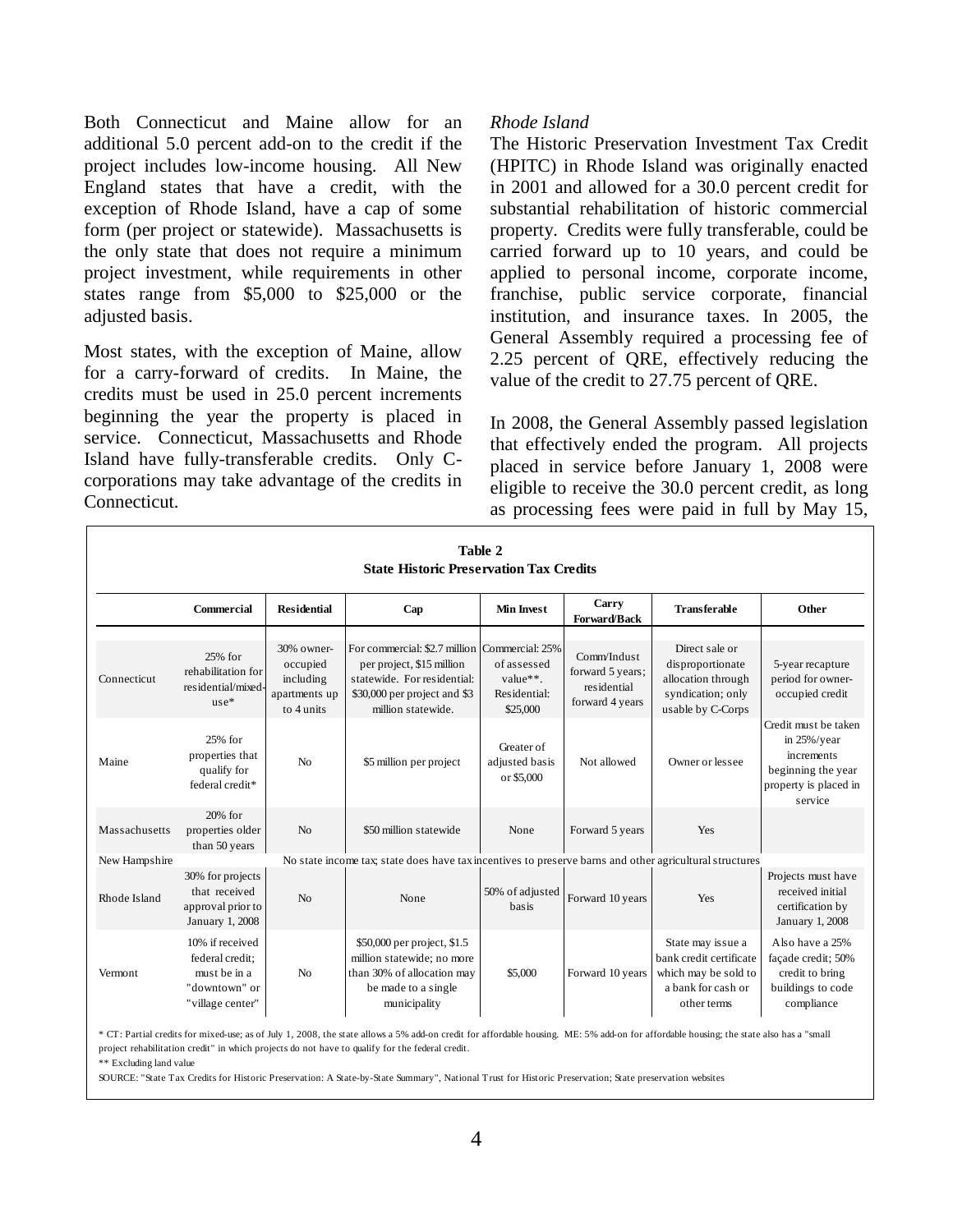2008. Projects in progress, with applications submitted prior to January 1, 2008, had the option of continuing under the new rules which included:

- An effective credit reduction to 22.0 percent, through a combination of credits and processing fees as follows:
	- o 27.0 percent credit and 5.0 percent fee
	- o 26.0 percent credit and 4.0 percent fee
	- o 25.0 percent credit and 3.0 percent fee
- Payment of a portion of the processing fee (2.25 percent QRE, or between 45.0 and 75.0 percent of the full processing fee) by May 15, 2008.
- Full final payment of the processing fee on or before March 5, 2009.
- A contractual agreement with the Division of Taxation stating estimated QRE, tax credit and fees, guaranteeing the state's commitment to honor the stated tax credits. Credits may not be increased if QRE are higher-than-anticipated; however, in the event that QRE are lower, overpayment of fees will be refunded.
- Expenditures of at least 10.0 percent of estimated QRE or its first phase of a phased project on or before May 5, 2013.

Table 3 shows assigned credits by user for the year in which they were taken, as well as the total unused amount as of FY 2012. Since the program's inception, the state has assigned a total of \$296.1 million in credits. The majority of credits (71.3 percent) were used to offset personal income tax liability. Although the credits were not used against insurance-HMO tax liability until FY 2009, usage by insurance-HMO entities now accounts for the second-largest share of total credits (10.7 percent). Across all users, there are \$14.2 million in assigned, but unused, credits.

Data from the Division of Taxation indicates that there are currently 67 projects or phases outstanding under the HPITC program and two projects that are under review by the Division for a net credit issuance of \$3.1 million. Since the program has been revised, 15 projects have been abandoned with a total estimated QRE of \$103.6 million and total credit value of \$25.9 million. Based on the revisions, outstanding projects must have expended at least 10.0 percent of their estimated QRE on or before May 5, 2013 to continue to qualify for the program.

| FY           |             | <b>Personal</b><br><b>Income</b> |     | Corporate | <b>Financial</b> | <b>Insurance</b> | <b>Insurance -</b><br><b>HMO</b> |               | <b>Total</b>  |
|--------------|-------------|----------------------------------|-----|-----------|------------------|------------------|----------------------------------|---------------|---------------|
| 2003         | $\mathbf S$ | 63,718                           | -\$ |           | \$               | \$               | \$<br>-                          | $\mathbf{\$}$ | 63,718        |
| 2004         |             | 5,065,224                        |     | 35,293    |                  | 1,455,756        | ۰                                |               | 6,556,273     |
| 2005         |             | 16,219,343                       |     | 748,257   | 25,000           | 4,227,536        | -                                |               | 21,220,136    |
| 2006         |             | 41,613,618                       |     | 1,214,939 |                  | 1,050,000        | -                                |               | 43,878,557    |
| 2007         |             | 35,146,514                       |     | 744,903   | 4,988,818        | 2,628,124        |                                  |               | 43,508,359    |
| 2008         |             | 36,196,887                       |     | 443,889   | 2,439,669        | 948,294          |                                  |               | 40,028,739    |
| 2009         |             | 43,196,638                       |     | 1,256,015 | 2,987,384        | 6,475,782        | 5,800,000                        |               | 59,715,819    |
| 2010         |             | 19,117,060                       |     | 669,379   | 188,525          | 10,178,103       | 16,283,209                       |               | 46,436,276    |
| 2011         |             | 6,722,204                        |     | 818,010   |                  | 1,029,825        | 5,619,604                        |               | 14,189,643    |
| 2012         |             | 1,105,318                        |     | 913,855   |                  | 323,151          | 3,958,906                        |               | 6,301,230     |
| Unused       |             | 6,777,098                        |     | 1,586,063 | 5,112,177        | 601,708          | 80,670                           |               | 14, 157, 716  |
| <b>Total</b> |             | \$211,223,622                    | \$  | 8,430,603 | \$15,741,573     | \$28,918,279     | \$31,742,389                     |               | \$296,056,466 |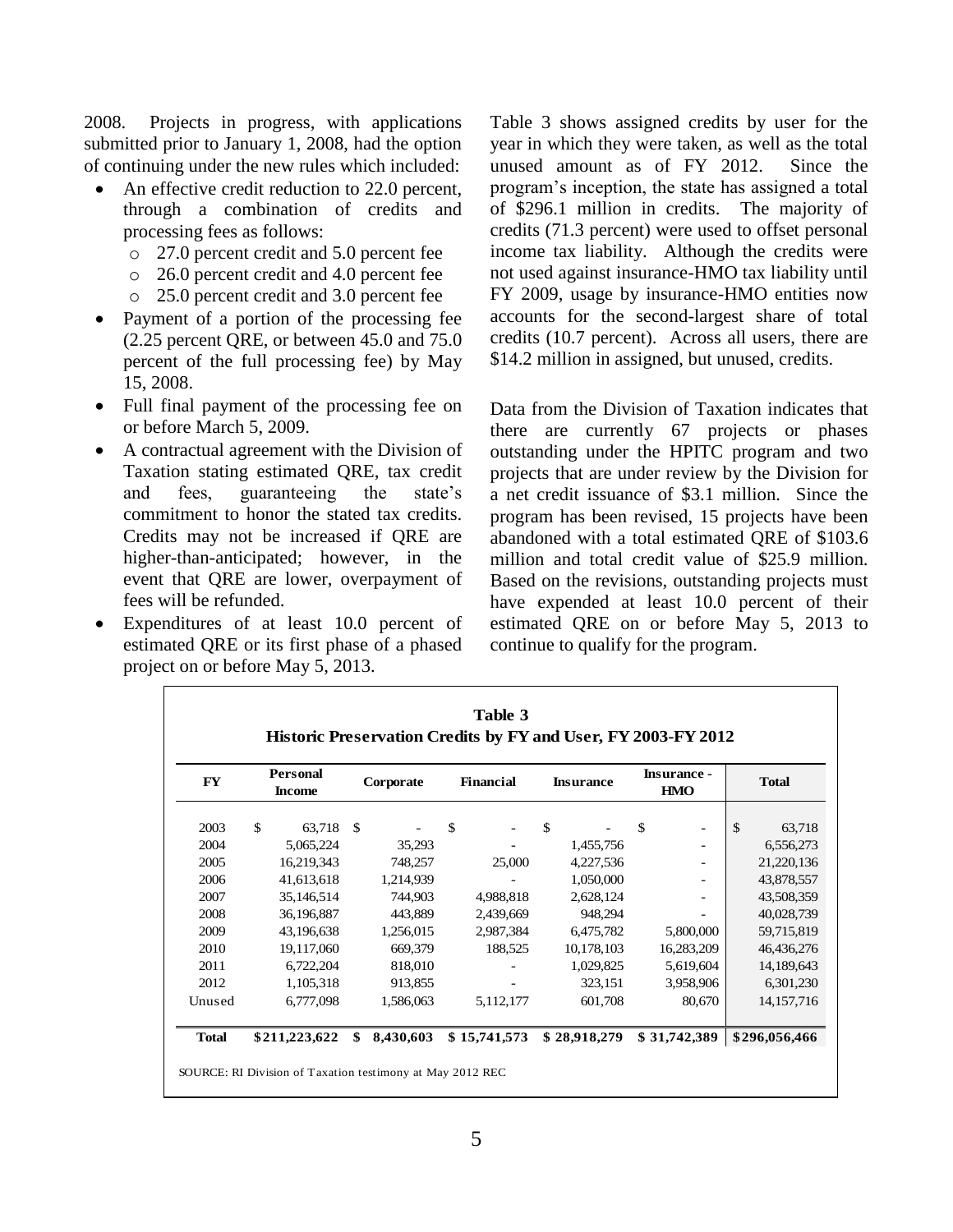#### **RIPEC Comments**

Historic preservation brings with it a set of intangible benefits, such as a sense of place, community and shared history, and enhancement of an area's cultural landscape. At the same time, a growing number of studies have shown that historic preservation also has an economic benefit, creating jobs, boosting tourism, and generating additional tax revenue for state and local governments. Studies have also identified a number of positive social impacts of preservation, among them, the rehabilitation of buildings into affordable housing and urban revitalization. At the same time, credits are costly to states, and may be unaffordable in difficult economic circumstances. Similarly, given current revenue constraints, should the state be in the business of "picking winners" and investing resources into the construction industry, or are there alternative methods of spurring the same investment that are less expensive and more direct?

Senate bills 2269 (Goodwin, Ruggerio, Jabour, Miller, Pichardo) and 2313 (Miller, Goodwin, Ruggerio, Jabour, Pichardo) and House bill 7732 (O'Grady, O'Neill, Martin, Reilly, Edwards) would reinstate the HPITC structures at a rate of 20.0 percent of QRE or 25.0 percent of QRE if at least 25.0 percent of the rentable area, or the first floor, of the structure is made available to trade or business. RIPEC believes the following two questions should be taken into consideration when evaluating the merits of these bills, or the restoration of the HPITC in general:

- Do the economic benefits outweigh the costs, both in the long- and short-term?
- Does the state have the capacity to support these credits?

#### **Economic Viability**

Recently, there has been a significant increase in the number of studies evaluating the economic impact of historic preservation tax credits, particularly as states look to ensure that investment of scarce resources is generating a

return for the state. The majority of the studies have found that tax credits have a net positive effect:

• A [May 2011 study](http://www.preservationnation.org/information-center/sustainable-communities/community-revitalization/jobs/2nd_Annual_Rutgers_Report.pdf) by Rutgers University and the National Trust Community Investment Corporation on the federal tax credit found that the \$17.5 billion (adjusted) federal investment resulted in an increase in federal tax collections of \$22.3 million and a total tax collection increase of \$30.5 million. Over the life of the program, the credits have leveraged \$90.4 million (adjusted), which resulted in over 2.0 million jobs and a net total economic output of \$201.2 billion.

|                           | FY 2009-<br>Cumulative |         |  |  |  |  |
|---------------------------|------------------------|---------|--|--|--|--|
|                           | 1978-2010              | FY 2010 |  |  |  |  |
| Certified Rehabilitation* | \$81.4                 | \$7.9   |  |  |  |  |
| Total Rehabilitation*     | \$90.4                 | \$8.8   |  |  |  |  |
| Total Federal Credit*     | \$17.5                 | \$1.6   |  |  |  |  |
| Jobs                      | 2,020,800              | 145,100 |  |  |  |  |
| Income                    | \$76.3                 | \$6.2\$ |  |  |  |  |
| GDP                       | \$103.8                | \$8.4   |  |  |  |  |
| Output                    | \$201.2                | \$16.6  |  |  |  |  |
| Taxes - Federal           | \$22.3                 | \$1.5   |  |  |  |  |
| Taxes - State             | \$4.2                  | \$0.4   |  |  |  |  |
| Taxes - Local             | \$4.1                  | \$0.4   |  |  |  |  |

 As part of Minnesota's recently-enacted tax credit program, the Minnesota State Historic Preservation Office is required to produce an annual report on the economic impact of the credits. The [report](http://www.mnhs.org/shpo/grants/docs_pdfs/Economic_Impact-Historic_Tax_Credit_2011.pdf) found that the 14 projects included in the study had a total cost to the state of \$49.1 million, resulting in a net economic impact (direct, indirect and induced) of \$450.7 million; effectively,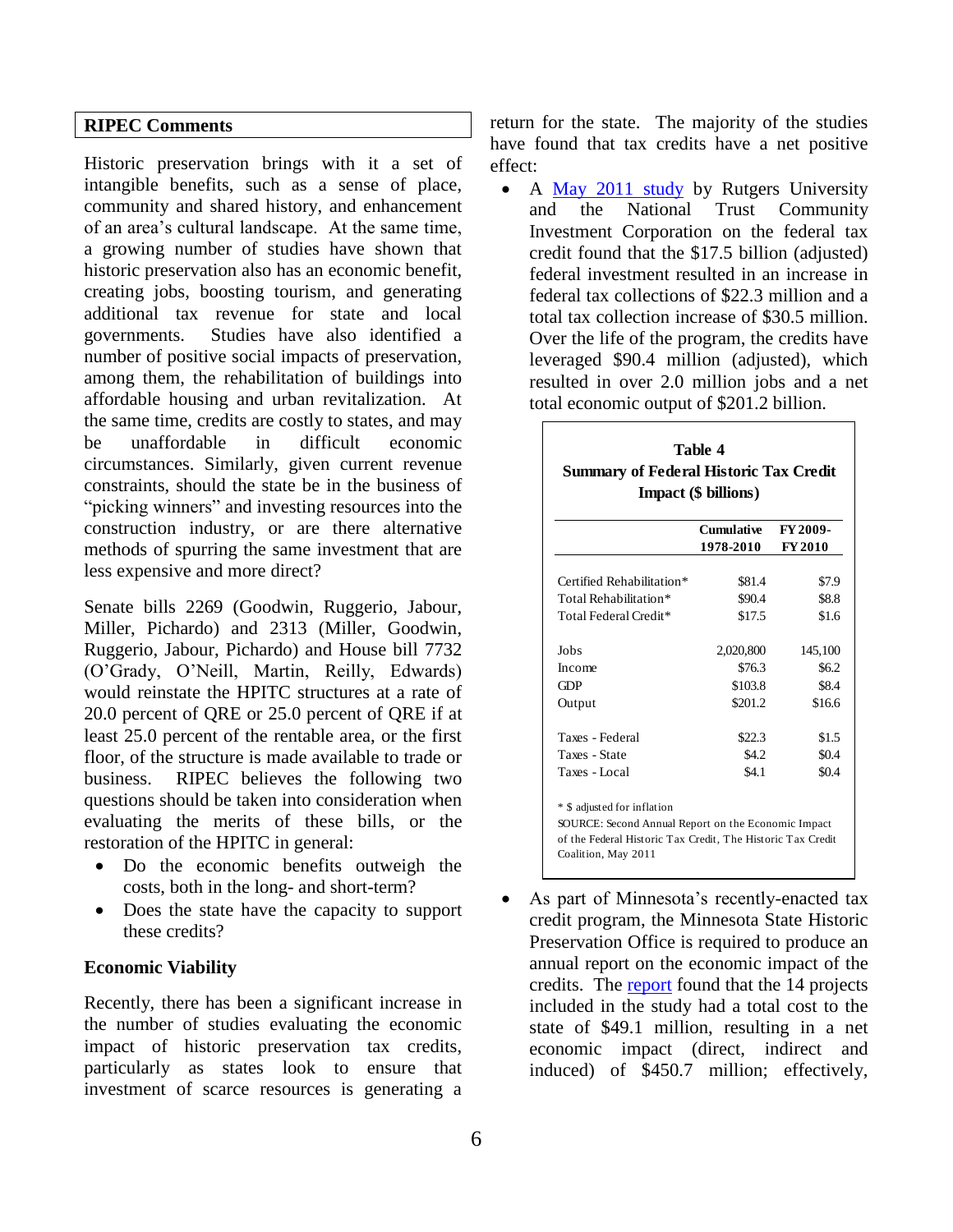every dollar of state investment generates \$9.20 in economic activity.

- In 2009, a [study](http://mpra.ub.uni-muenchen.de/14794/1/MPRA_paper_14794.pdf) conducted by the Iowa Department of Revenue found that, between 2000 and 2006, the average rate of return for historic preservation projects in the City of Dubuque was 51 percent, compared to five percent for all other properties.
- A 2007 [analysis](http://www.rihphc.state.ri.us/pdfs_zips_downloads/credits_pdfs/hpitc_pdfs/hpitc-study_pdfs/hpitc_analysis-2007.pdf) of the Rhode Island credits for Grow Smart estimated total state expenditures of \$460.2 million for 277 projects, roughly \$300 million of which was slated to be completed between 2007 and 2012. These projects were projected to generate a total of \$2.5 billion in economic activity throughout the state, or \$5.35 per dollar of state investment.

State and federal historic preservation tax credits also encourage private investment in historic rehabilitation that may be prohibitively costly, as in the case of brownfields redevelopment. Similarly, tax credits may provide an incentive to invest in blighted areas that may otherwise not be considered suitable for development or investment. The analysis of Rhode Island's credit found that cash flow for the tax-credit supported projects only supported 50.0 to 60.0 percent of project costs on average, and that the projects would likely have not happened without the credits.

the need for state historic tax credits. Further, recently-abandoned projects raise questions regarding the economic viability of the credit; specifically, whether the economy in Rhode Island, and the availability of financing for these projects, is robust enough to support reinstituting the credit. The state's high commercial vacancy rates and the foreclosure crisis may have reduced the value of projects designed to create additional housing or rental space.

At the same time, unemployment data indicate that the construction industry continues to shed jobs, even as other industries are recovering. Since 2003, employment in the private-sector construction industry has contracted by roughly 25 percent. When compared to peak employment in 2006, the private-sector construction industry has seen employment fall by 32.5 percent. Additionally, testimony and materials presented by the Rhode Island Department of Labor and Training (DLT) at the May 2012 consensus economic forecast indicates that only "arts, entertainment and recreation" and "other services" saw a greater loss of jobs from March 2011 to March 2012. As data indicate that historic tax credits have been successful at creating construction industry jobs, the credit may serve as a means to stimulate this particular area of the state's economy.

While the credits have a demonstrable positive impact on state and local economies, the availability of alternate financing mechanisms, such as the federal credit, the Low Income Housing Tax Credit (LIHTC) and the federal New Markets Tax Credit (NMTC) may reduce

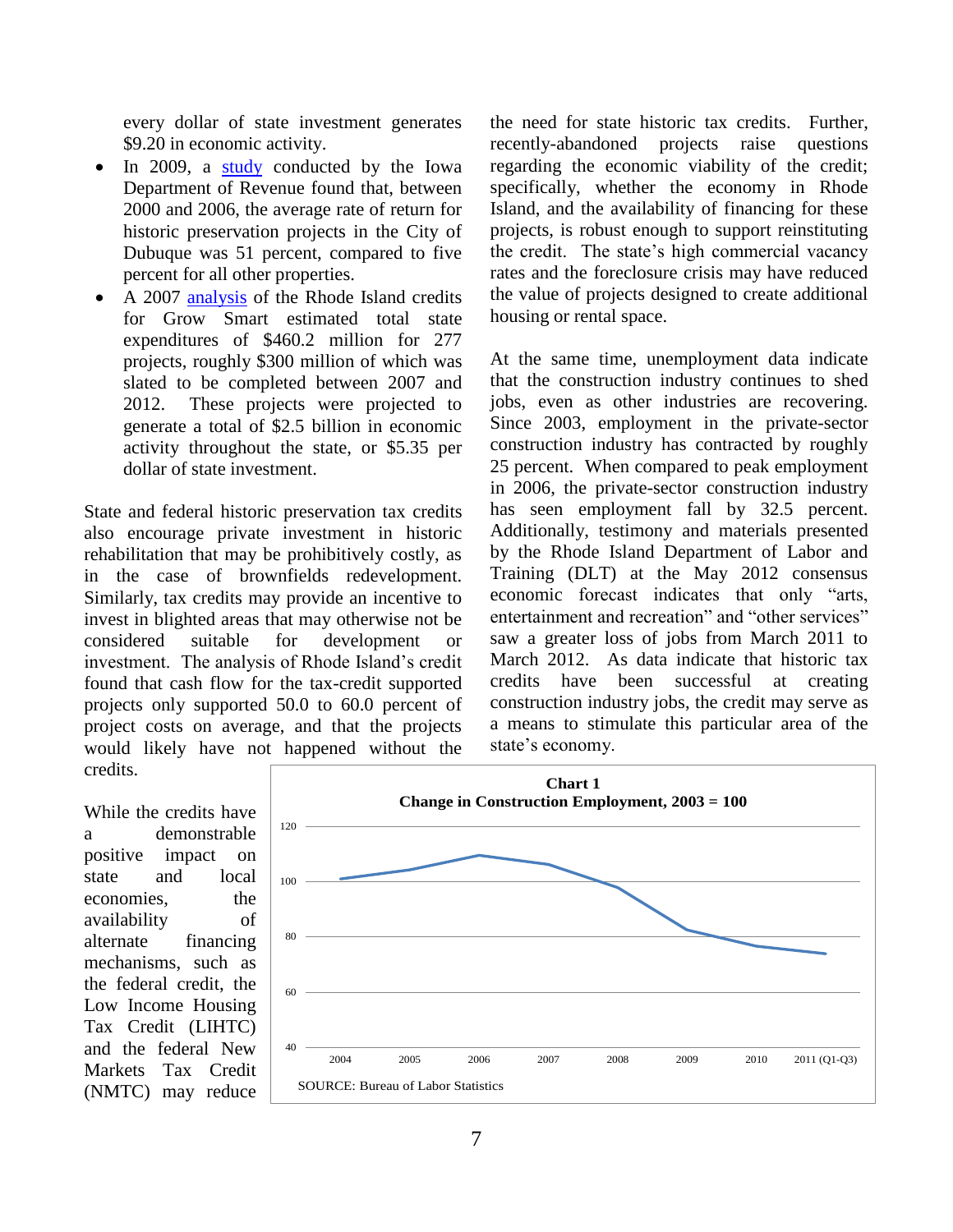#### **State Capacity**

The "Great Recession" resulted in some of the largest revenue declines on record, and revenues have been slow to recover. In response the state has made structural adjustments to certain programs such as Medicaid, reduced the size of its workforce, and significantly reduced state aid to local governments. In recognition of the state's fiscal situation, the HPITC were effectively eliminated in 2008. No new projects were allowed to apply for the credits, owners were required to enter a contract setting a maximum QRE for which they would receive credits, and the state borrowed to secure funding for the outstanding value of the credits.

Although revenues are beginning to stabilize, growth has been modest, particularly in the state's income and sales tax collections. The State Budget Office continues to project out-year deficits as growth in expenditures continues to outstrip growth in revenues. Moreover, Rhode Island's tax burden is one of the highest in the country, and is recognized as being a barrier to attracting and retaining businesses. RIPEC believes that increasing taxes to support restoration of expenditure cuts, particularly as the economy is just beginning to recover, is not in the state's best interest.

Given these constraints, the state must carefully consider how to allocate its scarce resources. Although the HPITC is a relatively small program at the federal level, Rhode Island's credit was among the most generous nationally, costing the state \$59.7 million in FY 2009 at the height of the program. Fundamentally, the state must consider whether reinvesting in the program will generate enough economic activity to justify the expense. There is evidence that credits may be a good investment for the state: as recent studies have indicated, the return on investment for historic rehabilitation tax credits is significant and, at the federal level, the credits have generated greater tax revenue than their cost. Moreover, the credits

may specifically serve to stimulate the struggling construction industry, which may provide a muchneeded boost to the state's economy. However, there may be alternate – and less expensive – means to provide the same stimulus and the state must carefully consider whether it has the capacity to support a tax expenditure of this magnitude.

An additional consideration is how the credits fit into the state's overall tax structure. The flat tax, which disallowed any credits, reduced the popularity of the credits by individual users, shifting the majority of the credits to corporations and insurance-HMOs. The dollar-for-dollar reduction in tax liability effectively reduces the state's corporate/insurance tax rate; however, lowering the state's tax rates may prove to be a more practical long-term response compared to reauthorizing the credits. Notably, this would reduce the uncertainty regarding when credits are taken, creating a measure of stability in the state's tax system. However, the uncertainty could be mitigated by reducing the number of years the credits may be carried forward. At the same time, the multiplier effect of the HPITC should be considered and weighed against the possible economic benefits of a lower tax rate.

#### **Summary**

After five years of facing significant deficits, largely due to historic revenue declines, Rhode Island's fiscal situation is showing signs of stabilizing. Based on the State Budget Office's third quarter report, Rhode Island appears likely to end the current fiscal year with a surplus of approximately \$100 million. As the economy – and revenues – begins to recover, the state will be faced with two choices: undo structural changes that were made in response to the economic downturn, or take an investment-based approach to the budget.

RIPEC believes that the state should not take any actions that will contribute to its structural deficit.